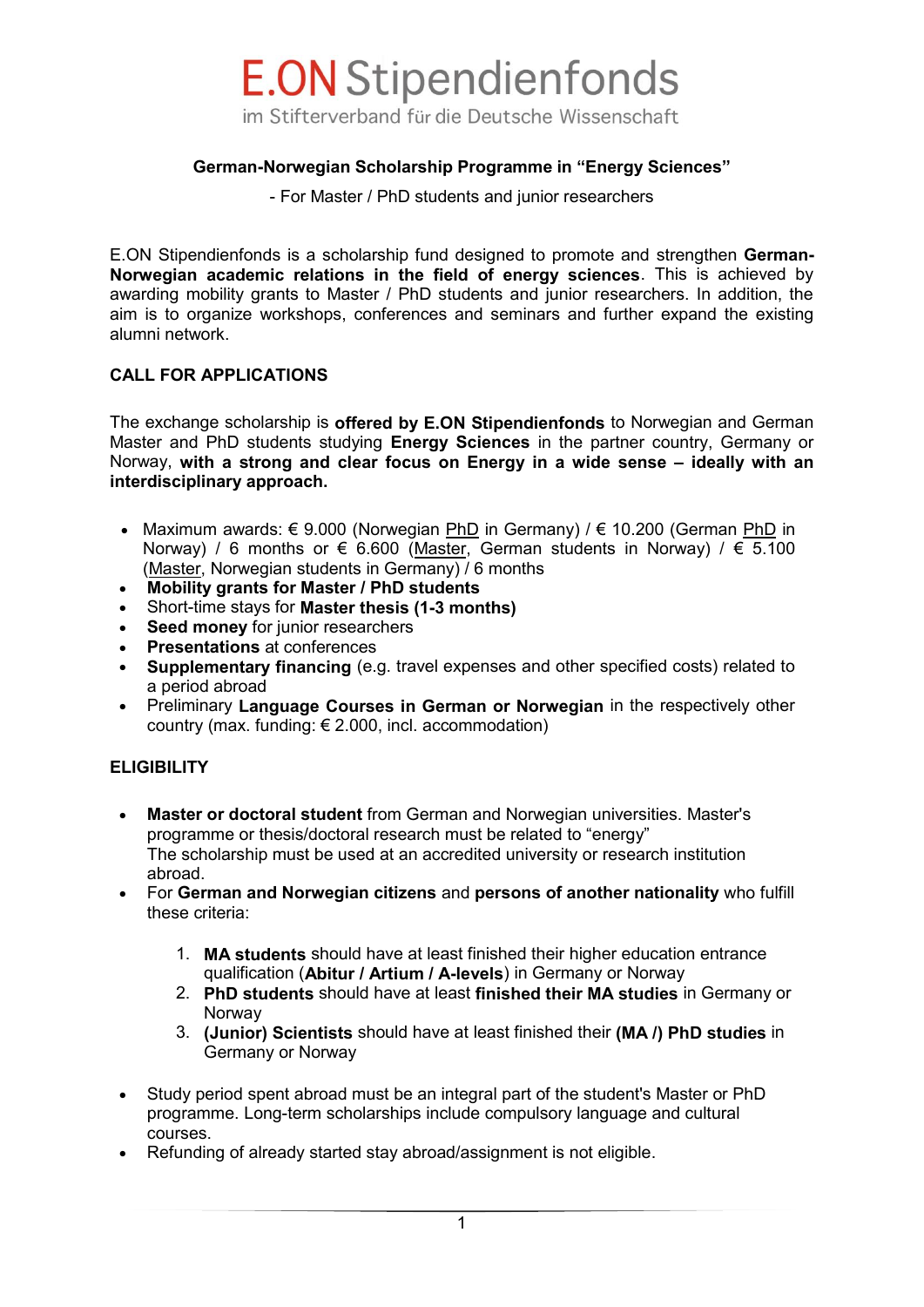

#### **REPORTING REQUIREMENTS**

Within one month after the stay abroad, recipients are required to **submit a structured report** on the basis of a template provided by E.ON Stipendienfonds.

#### **APPLICATION PROCEDURES/DEADLINES/FORMS**

The application should be submitted electronically at **[www.eon-stipendienfonds.de](http://www.eon-stipendienfonds.de/)**

including the following:

#### **Master Students:**

- Letter of motivation
- Relevant study plan / Research plan
- Letter of invitation from the host university
- Transcripts (karakterutskrift) from both your Bachelor and Master programme or other university examination (Staatsexamen, Vordiplom)
- List of courses currently in progress
- Reference letter from home university
- Curriculum Vitae

#### **PhD STUDENTS / Junior Researchers:**

- Letter of motivation
- Relevant research plan (2 3 pages: motivation, objection, methodology, espected results)
- Budget
- Letter of invitation from the host university
- Recommendation from your advisor at home university
- Transcripts (karakterutskrift) from both your Master and PhD programme
- List of courses currently in progress (if any)
- Curriculum Vitae incl. list of publications (max. 5)

#### **DEADLINES**

Deadlines: *March 15th, October 15th*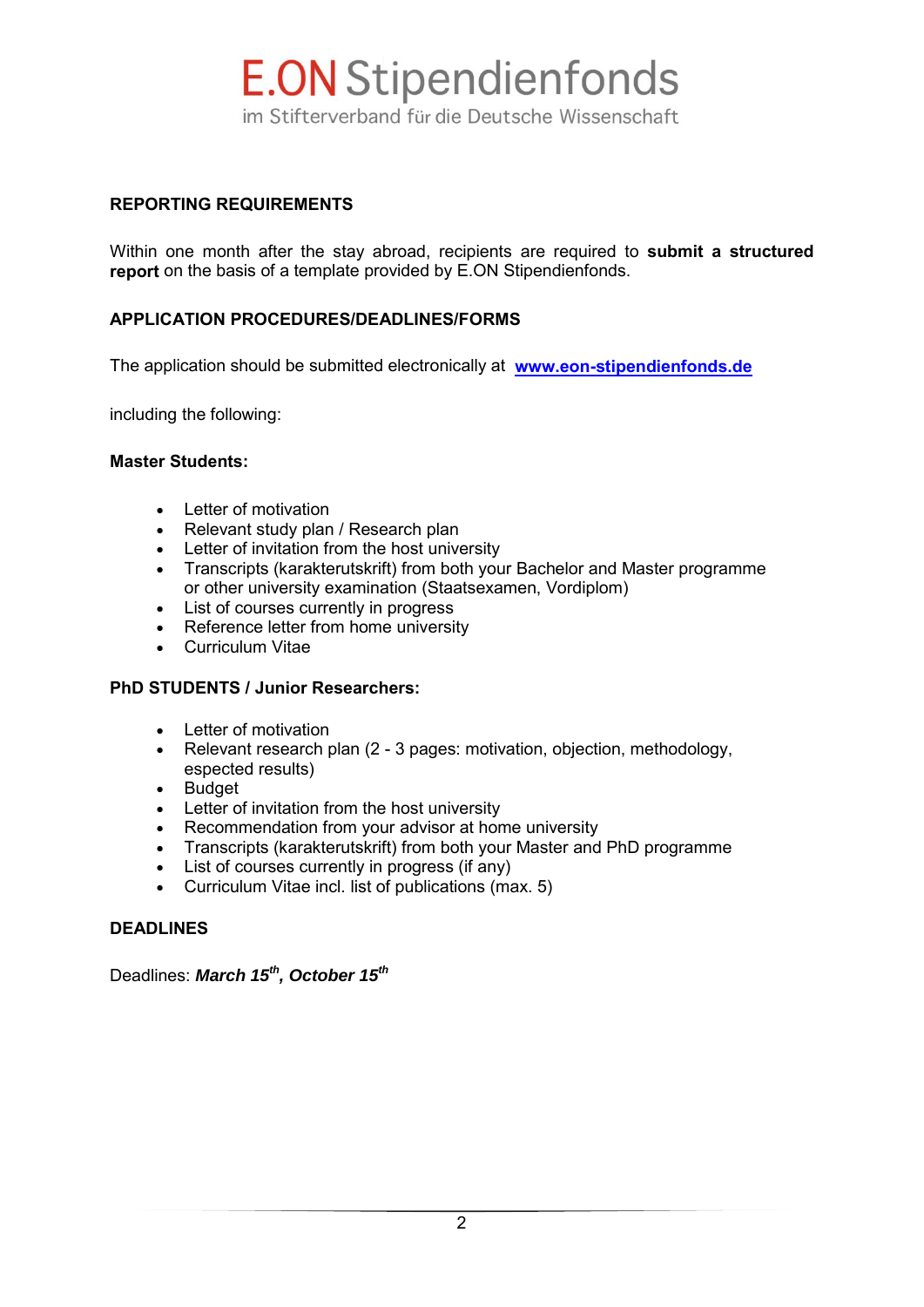

#### **ABOUT E.ON Stipendienfonds**

E.ON Stipendienfonds (formerly: Stipendienfonds (E.ON) Ruhrgas) was established at Stifterverband für die Deutsche Wissenschaft, Essen, in 1983. Until 2014 it covered four scholarship programmes: Economics, History, European Law and Politics. As of 2014/15 a new interdisciplinary scholarship programme has been introduced to replace the others: Energy Sciences.

#### **Legal disclaimer**

There is no entitlement to the award of a scholarship. If awarded, recipients are themselves responsible for tax treatment.

Last update: 2016-07-25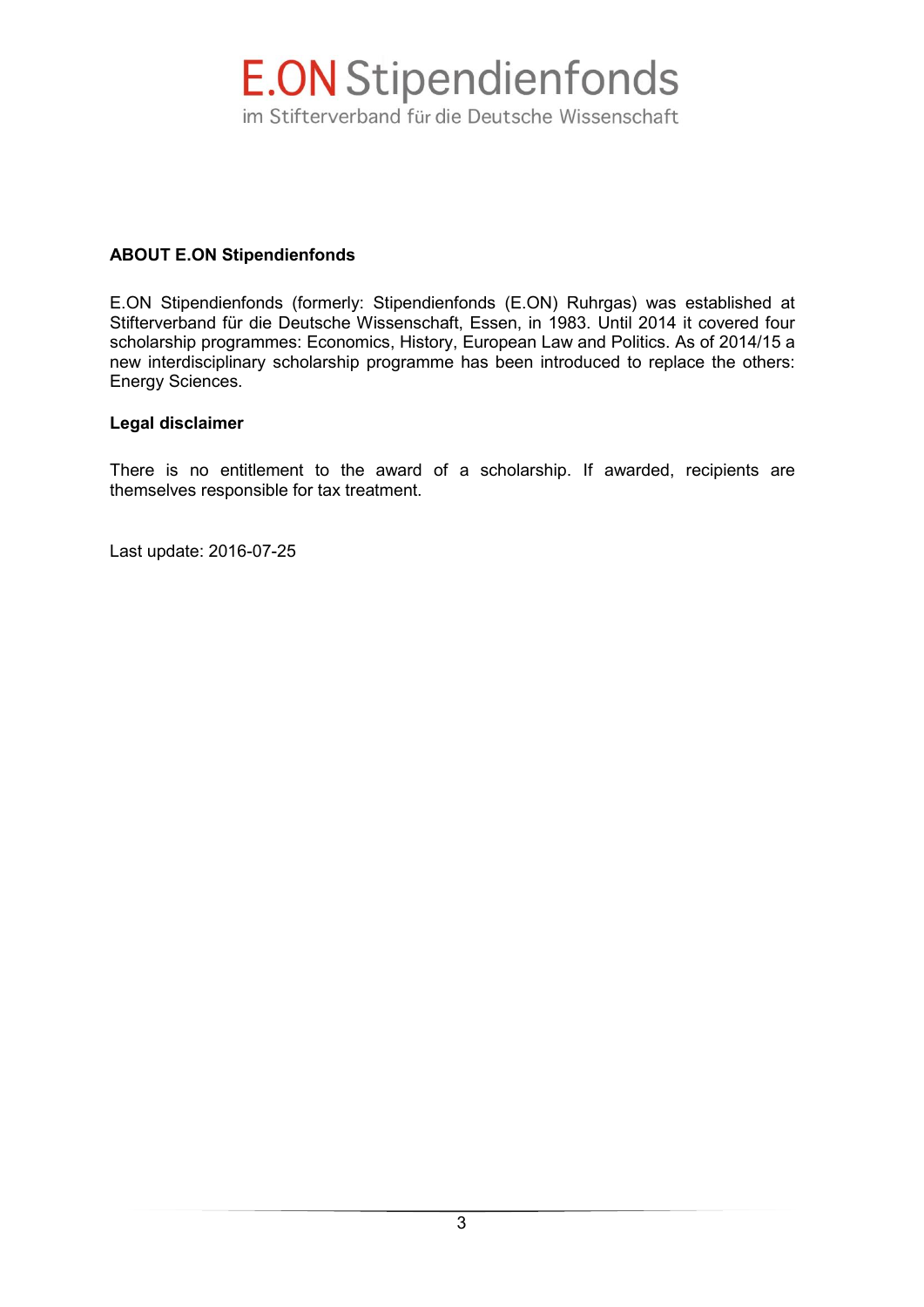## E.ON Stipendienfonds

E.ON Stipendienfonds is a scholarship fund set up in 1983 as Stipendienfonds Ruhrgas im Stifterverband für die Deutsche Wissenschaft.

In 1984 a German-Norwegian scholarship programme for economics / business studies was initiated; later scholarships for history, law and political science were added.

E.ON Stipendienfonds is an example of sustainable international academic sponsorship. The programme is based exclusively on quality criteria. The great recognition and popularity enjoyed by the programme in the German and Norwegian academic worlds testify to the efficacy of private-sector academic sponsorship.





## New scholarship programme for energy sciences

From 2014 onwards the scholarship programme is focussed on energy sciences:

- The interdisciplinary scholarship programme covers engineering, economics, law and political science. It promotes and encourages exchange and cooperation between the disciplines.
- The programme awards mobility grants to students, doctoral candidates and young academics, primarily at E.ON Stipendienfonds' partner universities in Germany and Norway.

Information on the university network and how to apply can be found at:

#### www.eon-stipendienfonds.de

## German-Norwegian academic network

- E.ON Stipendienfonds has developed a unique German-Norwegian academic network comprising about 1,300 alumni. They hold key positions in the political, business, academic or cultural field in Norway and Germany.
- E.ON Stipendienfonds maintains close contact with its scholarship-holders and alumni. Alternating annual meetings of scholarship-holders and alumni are therefore a firm part of the programme.
- Regular specialist conferences organized by the German and Norwegian members of the programme commission assist the process of close networking between German and Norwegian academia.
- A German-Norwegian Advisory Council made up of prominent figures from the academic, business, political and administrative sectors of the two countries provides guidance for the programme and assists its further development.